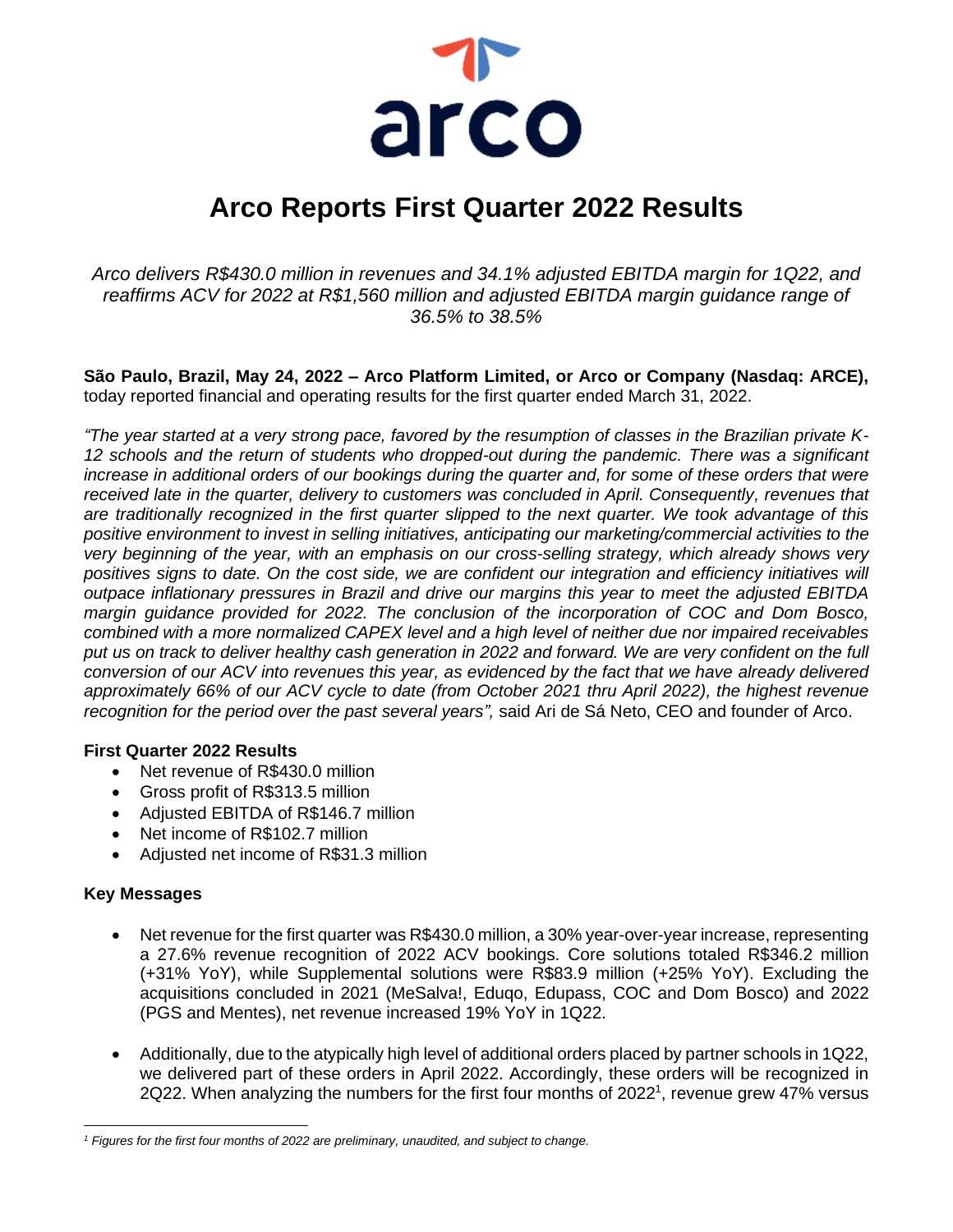4M21 (or +32% YoY excluding M&A), leading to a 65.8% ACV recognition cycle to date, the highest for the period over the past several years. Such 4M22 top line growth is in line with 2022 ACV growth. Our business operates through annual contracts; therefore, we recommend investors to analyze our numbers on an annual basis.



- *1) Excluding businesses acquired in 2021 (Me Salva, Eduqo, Edupass, COC and Dom Bosco) and 2022 (PGS and Mentes).*
- *2) Figures for 4M22 are preliminary, unaudited and subject to change.*
- *3) Cycle to date figures include 4Q revenues from previous year (excluding content from previous cycle delivered after September 30) and four-month revenue for the year.*
- Gross margin for 1Q22 decreased 0.8 percentage points YoY to 72.9% (vs 73.7% in 1Q221), impacted by the recent acquisitions concluded after March  $31<sup>st</sup>$ , 2021. Excluding M&As, gross margin improved to 74.5% in 1Q22.
- Higher selling expenses excluding depreciation and amortization for 1Q22 (+46% YoY) reflect the anticipation of commercial initiatives to Q1 and higher investments in cross-sell initiatives, taking advantage of the positive environment in schools across Brazil as students returned to the classrooms. Excluding the effect of businesses acquired in 2021 and 2022, selling expenses increased 37% in 1Q22. Allowance for doubtful accounts decreased 260.2% YoY in 1Q22. Excluding businesses acquired in 2021 and 2022, allowance for doubtful accounts decreased 260.1% YoY in 1Q22, reflecting our improved collection process, combined with increasingly B2C profile of our customers (pursuit to which the credit card payment model implies lower credit risks).



- *1) Excluding depreciation & amortization.*
- *2) Businesses acquired in 2021 (Me Salva!, Eduqo, Edupass, COC and Dom Bosco) and 2022 (PGS and Mentes) and therefore not consolidated in the comparable period of last year.*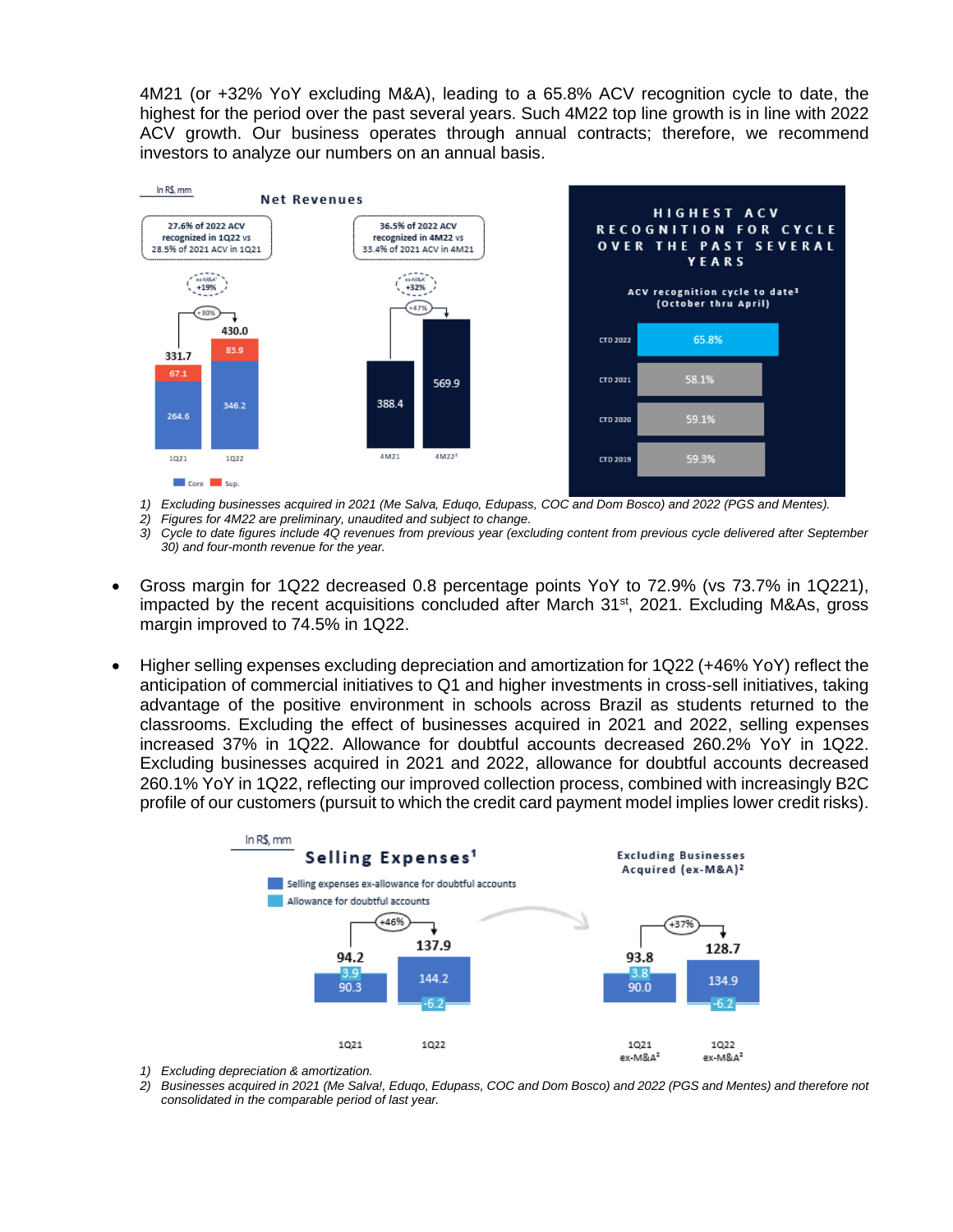• The quality of Arco's receivables profile and strong credit and collection processes led to a decrease in allowance for doubtful accounts back to historical levels. Throughout the COVID-19 pandemic, Arco supported its partner schools through the extension of payment terms. Delinquency also decreased to 7.2% in 1Q22, from 8.2% in 1Q21, and the coverage index decreased to 9% in 1Q22 (from 11% in 1Q21) and 12%, excluding receivables from transactions with no credit risk such as direct sales to parents using credit cards (from 17% in 1Q21).

| Allowance for doubtful accounts (R\$ MM)                                                                                                             | 1Q22    | 1Q21     | YoY      | 4Q21     | QoQ      |
|------------------------------------------------------------------------------------------------------------------------------------------------------|---------|----------|----------|----------|----------|
| Allowance for doubtful accounts                                                                                                                      | 6.2     | (3.8)    | $-264%$  | 10.1     | $-38%$   |
| % of Revenues                                                                                                                                        | $1.4\%$ | $-1.2\%$ | 2.6 p.p. | $-2.2%$  | 3.6 p.p. |
| Allowance for doubtful accounts adjusted for                                                                                                         | 6.2     | (3.8)    | $-264%$  | 10.1     | $-38%$   |
| COVID impact <sup>1</sup>                                                                                                                            |         |          |          |          |          |
| % of Revenues                                                                                                                                        | 1.4%    | $-1.1\%$ | 2.5 p.p. | $-2.2\%$ | 3.6 p.p. |
| $\mathbf{A}$ . Alternatively, the COUT $\mathbf{A}$ through the Hammer for death discussed in the floor floor commentary distribution that the state |         |          |          |          |          |

1) *Calculated excluding COVID-19 impact on allowance for doubtful accounts to better reflect a normalized level of this line.*

• G&A expenses excluding depreciation and amortization increased 7% YoY in 1Q22, below top line growth, reflecting our initial efforts towards increased efficiency.



- *1) Excluding depreciation & amortization.*
- *2) Businesses acquired in 2021 (MeSalva!, Eduqo, Edupass, COC and Dom Bosco) and 2022 (PGS and Mentes) and therefore not consolidated in the comparable period of last year.*
- *3) When Arco acquired Geekie in 2016, as part of the transaction Arco acquired Geekie's management future stake in Geekie,*  resulting from the exercise of their existing SOP. The fair value of the SOP is calculated using the same valuation method as the *accounts payable to selling shareholders for the acquisition of the remaining interest, resulting in the final transaction price, which are updated quarterly for Geekie's most recent fair value, until its effective settlement in 2022. As a result of Geekie's recent strong commercial performance, its updated fair value impacted both the SOP and accounts payable to selling shareholders.*
- Adjusted EBITDA was R\$ 146.7 million in 1Q22, +24% YoY, with an adj. EBITDA margin of 34.1% versus 35.7% in 1Q21. Excluding the impact of the M&As concluded in 2021 and 2022, adjusted EBITDA margin for the quarter improved to 35.9%. We are reaffirming the 36.5% and 38.5% adjusted EBITDA margin guidance for 2022. As discussed above, part of the ACV from additional orders placed in 1Q22 that we typically deliver in Q1 (as it will be used inside classrooms in Q2) was delivered in the beginning of April 2022 and will be recognized in 2Q22. When analyzing the numbers for the first four months of 2022, Adjusted EBITDA grew 64% versus 4M21, a 300bps YoY margin expansion for 4M22. Alternatively, in a scenario where those revenues and respective costs were recognized in the Q1, its original quarter considering the content deliveries for the period, Arco's adj. EBITDA margin would have been 39,5% in 1Q22, up 380bps YoY.
- There was a clear YoY profitability improvement of our business in the 2022 cycle, with net revenue increasing 52% YoY cycle to date and adjusted EBITDA increasing 72% YoY cycle to date, with an adjusted EBITDA margin expansion of 450bps.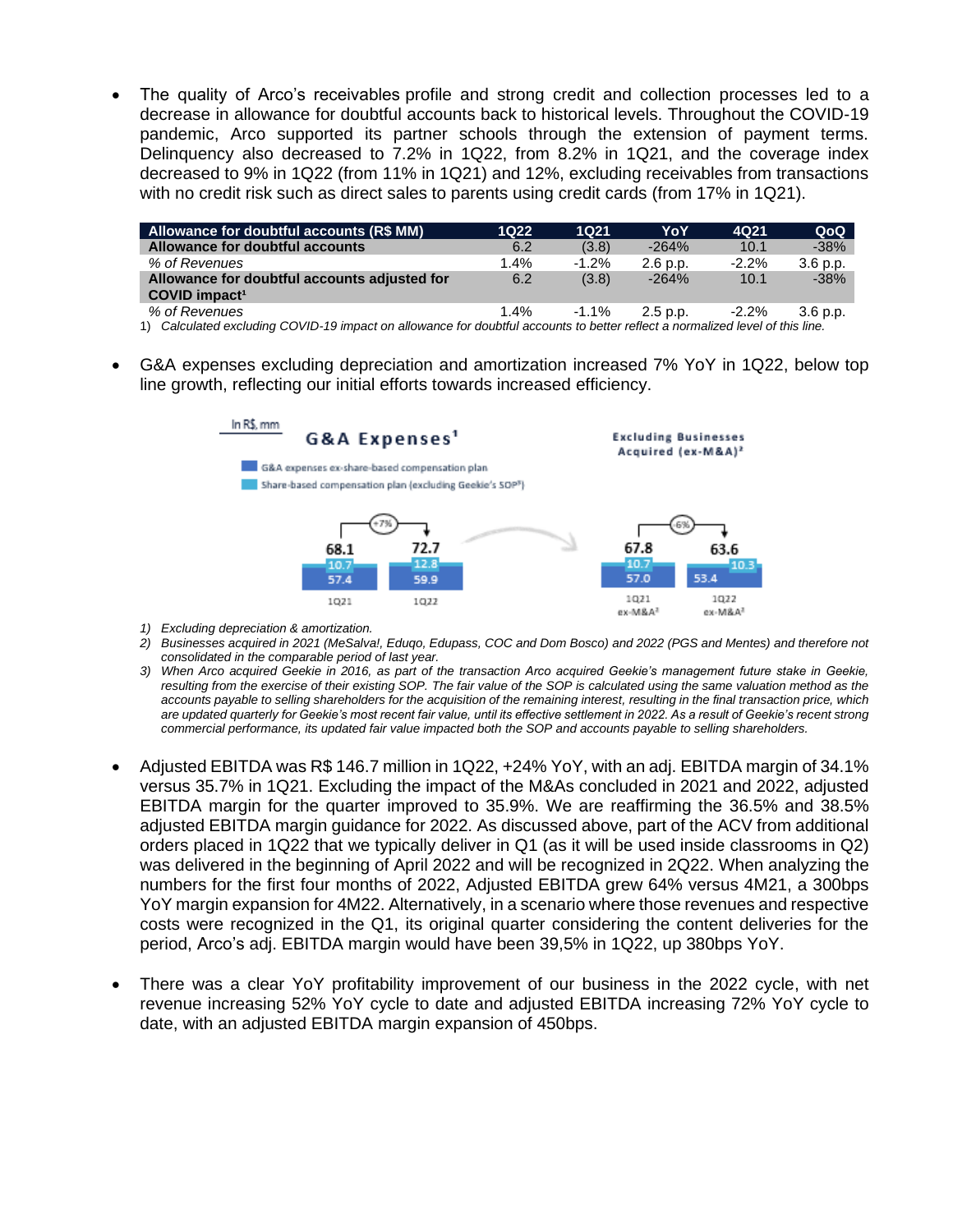

*1) Figures for 4M22 are preliminary, unaudited and subject to change.*

- Adjusted net income in 1Q22 was R\$31.3 million, 43% below 1Q21<sup>2</sup>, with an adjusted net margin of 7.3%, impacted by higher finance expenses and D&A.
- Arco delivered healthy operating profit in 1Q22, maintaining the ratio of CAPEX/net revenues<sup>3</sup> stable at 10.9% (versus 10.8% in 1Q21), and lowered its effective tax rate to 19.6% (versus 20.3% in 1Q21).
- Lower delinquency and better collection process led to a better receivables profile, with a lower percentual level of past due receivables YoY (12.2% of total trade receivables in 1Q22, from 18.3% in 1Q21). Free cash flow is expected to improve in Q2 as a relevant portion of receivables started to be collected in April.



*1) Figures for the aging breakdown are preliminary, unaudited and subject to change.*

| Trade Receivables - Aging (R\$ MM) | 1Q22  | <b>1Q21</b> | YoY     | 4Q21  | QoQ    |
|------------------------------------|-------|-------------|---------|-------|--------|
| Neither past due nor impaired      | 779.2 | 481.9       | 62%     | 567.5 | 37%    |
| 1 to 60 days                       | 32.6  | 20.5        | 59%     | 15.4  | 112%   |
| 61 to 90 days                      | 10.1  | 6.9         | 47%     | 8.4   | 21%    |
| 91 to 120 days                     | 3.1   | 4.5         | $-30\%$ | 10.3  | $-70%$ |
| 121 to 180 days                    | 6.8   | 11.0        | $-39%$  | 16.3  | $-59%$ |
| More than 180 days                 | 55.3  | 65.1        | $-15%$  | 62.5  | $-12%$ |
| <b>Trade receivables</b>           | 887.1 | 589.8       | 50%     | 680.4 | 30%    |

<sup>&</sup>lt;sup>2</sup> Pro forma adjusted net Income for 1Q21, excluding the following adjustments: (i) Interest on acquisition of investments, net (linked to a fixed rate); (ii) Foreign exchange on cash and cash equivalents; and (iii) Share of loss of equity accounted investees. For comparison purposes only.

<sup>&</sup>lt;sup>3</sup> PGS & Mentes acquisition was not characterized as a business combination once there was no company acquisition, but an asset purchase instead. In 1Q22, R\$5.5 million was paid regarding such operation and accounted as intangible acquisition. Such disbursement has an economic nature of M&A and was excluded pro-forma for the CAPEX analysis above. Including PGS & Mentes acquisition, CAPEX would represent 12.2% of revenues.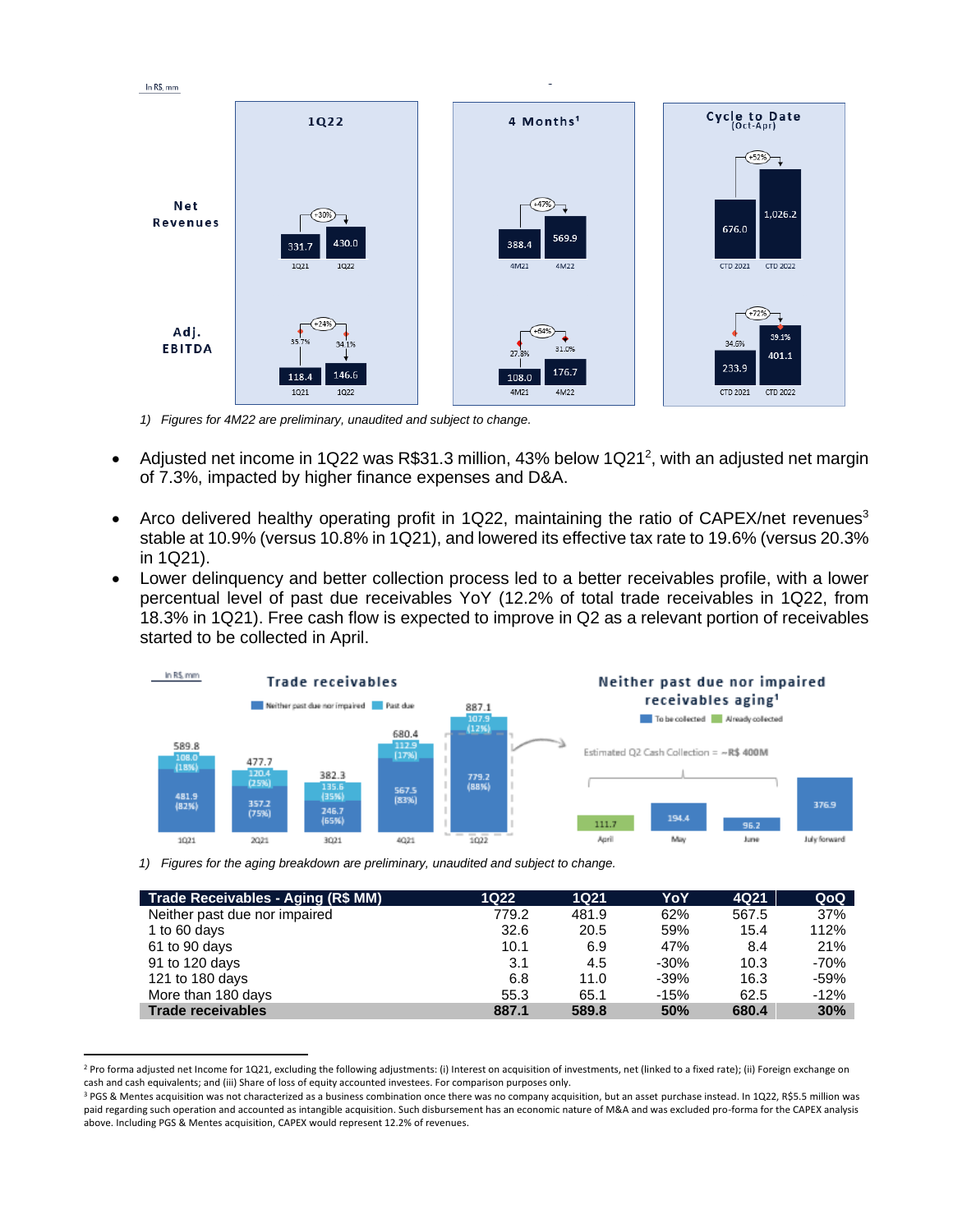| Davs of sales outstanding              | 1Q22    | <b>1Q21</b> | YoY        | 4Q21    | QoQ   |
|----------------------------------------|---------|-------------|------------|---------|-------|
| Trade receivables (R\$ MM)             | 887.1   | 589.8       | 50%        | 680.4   | 30%   |
| (-) Allowance for doubtful accounts    | 80.9    | 67.3        | <b>20%</b> | 87.1    | $-7%$ |
| Trade receivables, net (R\$ MM)        | 806.2   | 522.5       | 54%        | 593.3   | 36%   |
| Net revenue LTM pro-forma <sup>1</sup> | 1.387.3 | 1.130.2     | 23%        | 1.328.0 | 4%    |
| <b>Adjusted DSO</b>                    | 212     | 169         | 26%        | 163     | 30%   |

*1) Calculated as net revenues for the last twelve months added to the pro forma revenues from businesses acquired in the period to accurately reflect the Company's operations.*

| <b>CAPEX<sup>1</sup> (R\$ MM)</b>                | 1Q22 | 1Q21 | YoY    | 4Q21 | QoQ    |
|--------------------------------------------------|------|------|--------|------|--------|
| Acquisition of intangible assets <sup>1</sup>    | 40.3 | 32.7 | 23%    | 46.6 | $-14%$ |
| Educational platform - content development       | 3.9  | 17.0 | $-77%$ | 6.6  | $-41%$ |
| Educational platform - platforms and educational | 24.6 | 7.4  | 234%   | 25.0 | $-2%$  |
| technology                                       |      |      |        |      |        |
| Software                                         | 10.3 | 5.8  | 79%    | 13.2 | $-22%$ |
| Copyrights and others                            | 1.5  | 2.6  | $-41%$ | 1.8  | $-14%$ |
| Acquisition of property, plant and equipment     | 6.7  | 3.0  | 123%   | 50.5 | $-87%$ |
| <b>TOTAL1</b>                                    | 47.0 | 35.7 | 32%    | 97.1 | $-52%$ |

*1) For 1Q22, the acquisition of intangibles asset accordingly to the financial statements included the first portion (R\$5.5 million) of PGS & Mentes acquisition that was settled in February 2022. It was characterized as CAPEX instead of business combination as they were not companies, but assets purchased. In the table above such acquisition was not consider due to its M&A nature. Considering PGS & Mentes acquisition, the acquisition of intangibles assets would totalize R\$45.8 million and CAPEX would totalize R\$52.5 million.*

• Arco's corporate restructuring is ongoing. We concluded the incorporation of COC and Dom Bosco in May 2022, leading to future annual income tax savings of approximately R\$12 million. Future incorporations include Geekie (2022), SAE Digital (2023), Pleno (2023) and Escola da Inteligência (2023). As we keep incorporating other businesses into CBE (*Companhia Brasileira de Educação e Sistemas de Ensino*, our wholly owned entity which incorporates acquired businesses) we expect to be able to capture additional tax benefits and therefore expect to further reduce our effective tax rate, currently at 19.6% in 1Q22 (versus 20.3% in 1Q21).

| Intangible assets - net balances (R\$ MM) | <b>1Q22</b> | <b>1Q21</b> | YoY    | 4Q21    | QoQ    |
|-------------------------------------------|-------------|-------------|--------|---------|--------|
| <b>Business Combination</b>               | 2,977.8     | 2,398.6     | 24%    | 2,992.3 | $0\%$  |
| Trademarks                                | 495.2       | 449.5       | 10%    | 488.8   | 1%     |
| <b>Customer relationships</b>             | 265.5       | 275.3       | $-4%$  | 274.6   | $-3%$  |
| Educational system                        | 233.9       | 224.5       | 4%     | 243.3   | $-4%$  |
| Softwares                                 | 10.3        | 7.9         | 30%    | 11.0    | $-6%$  |
| Educational platform                      | 4.1         | 6.1         | $-33%$ | 5.6     | $-27%$ |
| Others <sup>1</sup>                       | 19.0        | 16.8        | 13%    | 19.1    | $-1%$  |
| Goodwill                                  | 1.949.9     | 1,418.4     | 37%    | 1.949.9 | 0%     |
| <b>Operational</b>                        | 276.1       | 177.0       | 56%    | 265.1   | 4%     |
| Educational platform <sup>2</sup>         | 198.3       | 130.2       | 52%    | 192.0   | 3%     |
| <b>Softwares</b>                          | 66.8        | 34.8        | 92%    | 61.6    | 8%     |
| Copyrights                                | 11.0        | 11.8        | -7%    | 11.4    | $-4%$  |
| Customer relationships                    | 0.1         | 0.1         | $-35%$ | 0.1     | $-35%$ |
| <b>TOTAL</b>                              | 3.253.9     | 2.575.6     | 26%    | 3,257.4 | $0\%$  |

| Amortization of intangible assets (R\$ MM) | <b>1Q22</b> | <b>1Q21</b> | YoY   | 4Q21   | QoQ    |
|--------------------------------------------|-------------|-------------|-------|--------|--------|
| <b>Business Combination</b>                | (60.4)      | (54.9)      | 10%   | (59.5) | 2%     |
| Trademarks                                 | (7.7)       | (6.4)       | 20%   | (7.3)  | 5%     |
| Customer relationships                     | (9.2)       | (8.5)       | 8%    | (9.7)  | $-5%$  |
| Educational system                         | (9.3)       | (8.0)       | 16%   | (9.4)  | $-1%$  |
| Softwares                                  | (0.7)       | (0.6)       | 17%   | (0.5)  | 40%    |
| Educational platform                       | (0.2)       | (0.2)       | $0\%$ | (0.1)  | 100%   |
| Other <sub>1</sub>                         | (1.4)       | (1.1)       | 27%   | (0.5)  | 180%   |
| Goodwill                                   | (31.9)      | (30.1)      | 6%    | (31.9) | 0%     |
| <b>Operational</b>                         | (29.5)      | (18.1)      | 63%   | (27.2) | 8%     |
| Educational platform <sup>2</sup>          | (22.3)      | (13.8)      | 62%   | (19.8) | 13%    |
| Softwares                                  | (5.2)       | (2.2)       | 136%  | (4.5)  | 16%    |
| Copyrights                                 | (1.9)       | (2.0)       | $-5%$ | (2.0)  | $-5%$  |
| Customer relationships                     | (0.1)       | (0.1)       | 0%    | (0.9)  | $-89%$ |
| <b>TOTAL</b>                               | (89.9)      | (73.0)      | 23%   | (86.6) | 4%     |

*1) Non-compete agreements and rights on contracts.*

*2) Includes content development in progress.*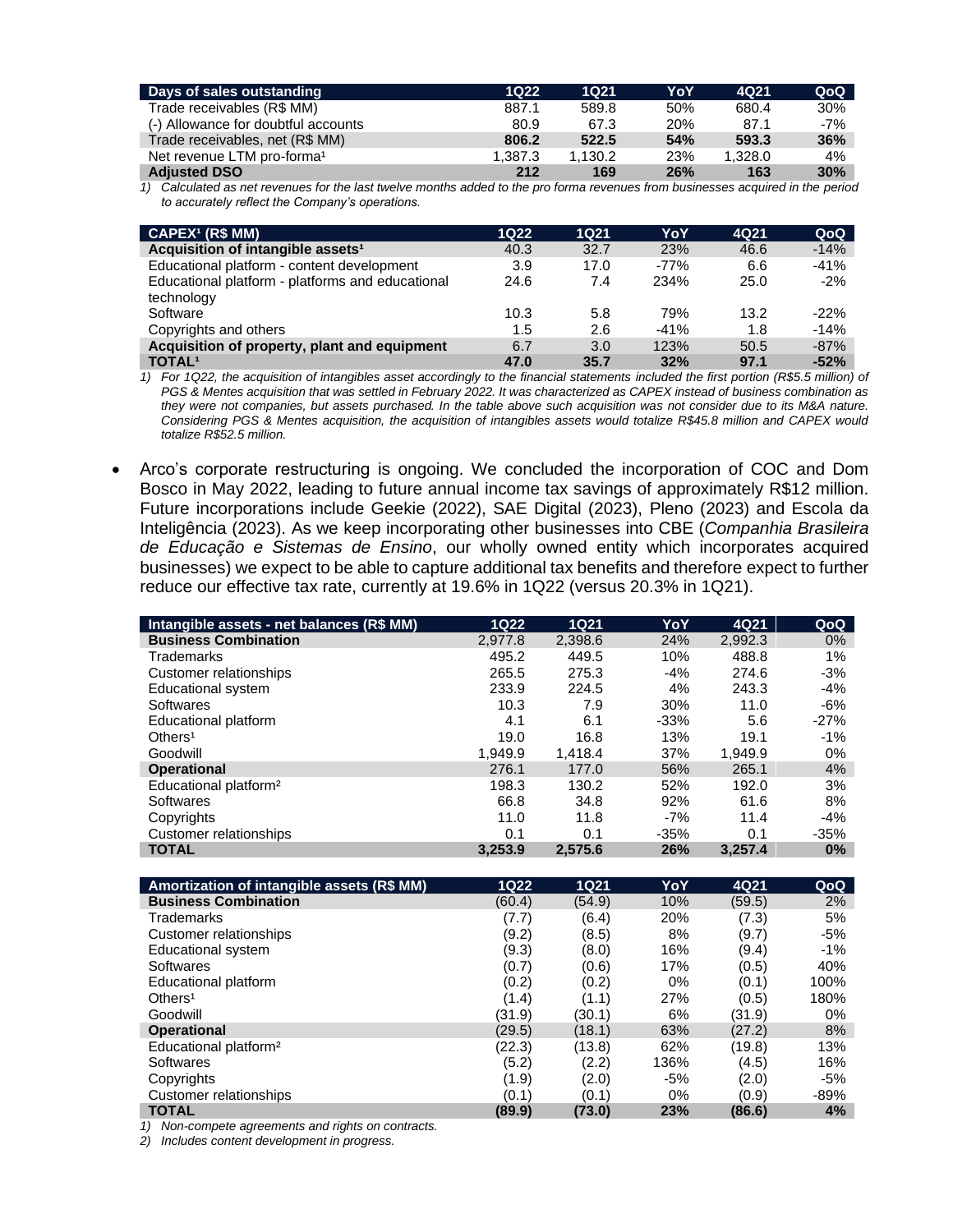| Amortization of intangible assets | <b>Impacts</b> | <b>Originates</b>     | Amortization with tax benefit in 1Q22 <sup>2</sup> |                |                         |  |
|-----------------------------------|----------------|-----------------------|----------------------------------------------------|----------------|-------------------------|--|
| (R\$ MM)<br>P&L                   |                | tax<br><b>benefit</b> | <b>Amortization</b>                                | Tax<br>benefit | Impact on<br>net income |  |
| <b>Business Combination</b>       |                |                       | (38.2)                                             | 12.9           | (25.3)                  |  |
| <b>Trademarks</b>                 | Yes            | Yes <sup>2</sup>      | (1.5)                                              | 0.5            | (1.0)                   |  |
| Customer relationships            | Yes            | Yes <sup>2</sup>      | (2.4)                                              | 0.8            | (1.6)                   |  |
| Educational system                | Yes            | Yes <sup>2</sup>      | (1.8)                                              | 0.6            | (1.2)                   |  |
| Educational platform              | Yes            | Yes <sup>2</sup>      | (0.3)                                              | 0.1            | (0.2)                   |  |
| Others <sup>1</sup>               | Yes            | Yes <sup>2</sup>      | (0.3)                                              | 0.1            | (0.2)                   |  |
| Goodwill                          | No             | Yes <sup>2</sup>      | (31.9)                                             | 10.8           | (21.1)                  |  |
| <b>Operational</b>                | Yes            | Yes                   | (29.5)                                             | 10.0           | (19.5)                  |  |
| <b>TOTAL</b>                      |                |                       | (67.7)                                             | 22.9           | (44.8)                  |  |

*1) Non-compete agreements and rights on contracts.*

*2) Amortizations are tax deductible only after the incorporation of the acquired business.* 

| Amortization of intangible assets from                                         |       |      | <b>Businesses with current tax benefit</b> |      |          |                        |
|--------------------------------------------------------------------------------|-------|------|--------------------------------------------|------|----------|------------------------|
| business combination that generate tax<br>benefit - breakdown by type (R\$ MM) | 20221 | 2023 | 2024                                       | 2025 | $2026 +$ | Undefined <sup>2</sup> |
| Trademarks                                                                     | 19    | 20   | 20                                         | 20   | 277      | 128                    |
| Customer relationships                                                         | 21    | 25   | 25                                         | 25   | 59       | 111                    |
| Educational system                                                             | 25    | 27   | 27                                         | 27   | 106      | 32                     |
| Software license                                                               |       |      |                                            |      |          | 11                     |
| Rights on contracts                                                            |       |      |                                            |      | 3        |                        |
| <b>Others</b>                                                                  | 2     |      | 2                                          |      |          | 10                     |
| Goodwill                                                                       | 202   | 239  | 234                                        | 230  | 382      | 514                    |
| <b>Total</b>                                                                   | 270   | 314  | 308                                        | 303  | 828      | 808                    |
| <b>Maximum tax benefit</b>                                                     | 92    | 107  | 105                                        | 103  | 281      | 275                    |

*1) Considers the maximum tax benefit for full year 2022. In 1Q22 we have benefited from R\$ 12 million.* 

*2) Businesses with future tax benefit (incorporation process to begin).*

| Amortization of intangible assets from                                              | <b>Businesses with current tax benefit</b> |      |      |      |          |                        |
|-------------------------------------------------------------------------------------|--------------------------------------------|------|------|------|----------|------------------------|
| business combination that generate tax<br>benefit - breakdown by solutions (R\$ MM) | 2022                                       | 2023 | 2024 | 2025 | $2026 +$ | Undefined <sup>1</sup> |
| <b>NAVE</b>                                                                         | 8                                          | 9    | 9    | 9    | 8        |                        |
| P2D <sup>2</sup>                                                                    | 82                                         | 126  | 126  | 126  | 227      |                        |
| Positivo                                                                            | 170                                        | 170  | 170  | 169  | 593      |                        |
| <b>Other Companies</b>                                                              | 10                                         | 10   | 4    |      |          | 808                    |
| <b>Total</b>                                                                        | 270                                        | 314  | 308  | 303  | 828      | 808                    |
| <b>Maximum tax benefit</b>                                                          | 92                                         | 107  | 105  | 103  | 281      | 275                    |

*1) Businesses with future tax benefit (incorporation process to begin).*

*2) Refer to COC and Dom Bosco solutions acquired in 2021.*

• Arco's cash and cash equivalents plus financial investments position of R\$958 million is currently adequate to meet obligations for the year of R\$849 million in debt and accounts payable to selling shareholders. As part of Arco's balance sheet management strategy, we are currently discussing a potential extension in the length of our indebtedness.<br> $\frac{ln R_s, mm}{L}$ 

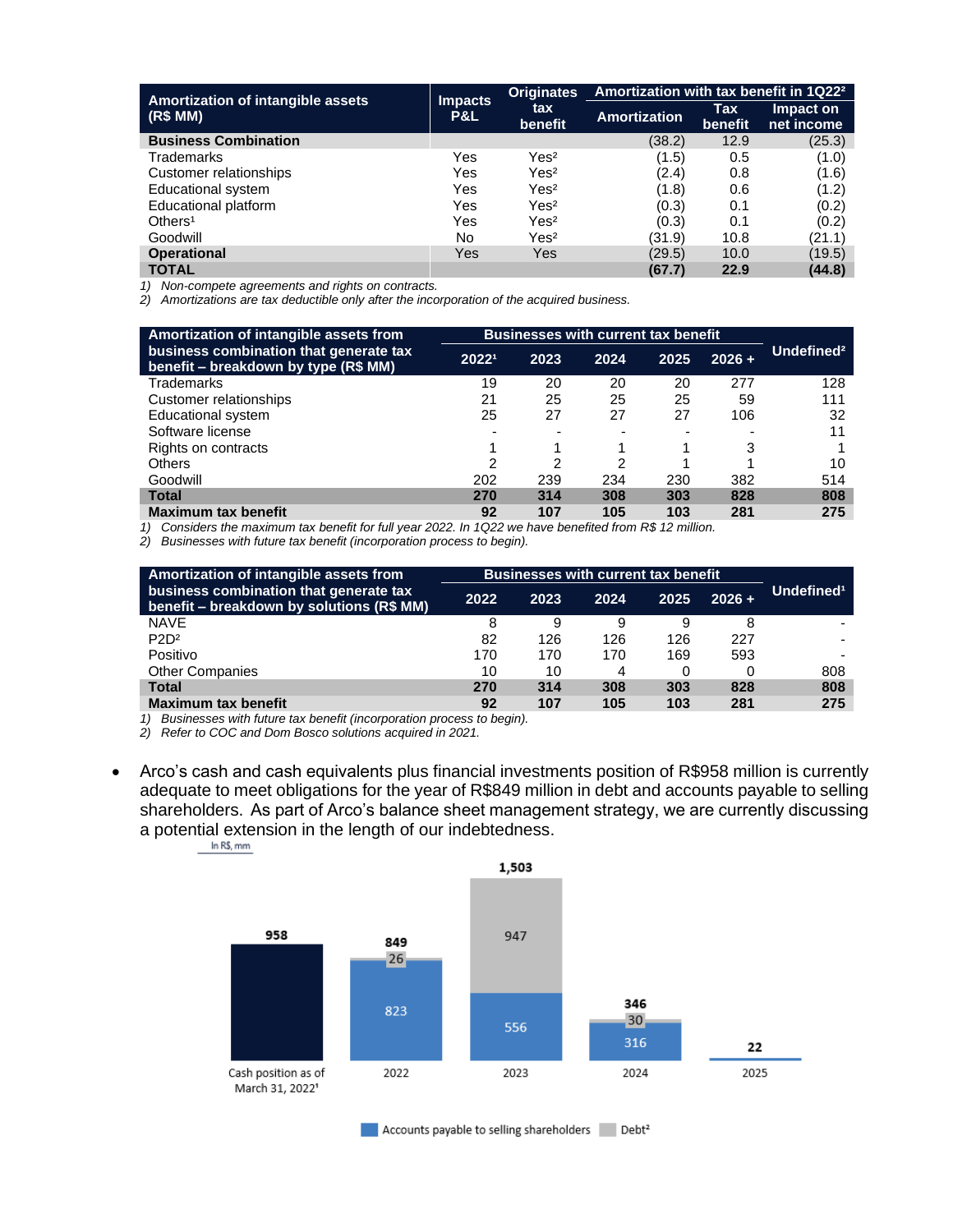- *1) Sum of cash and cash equivalents and short-term financial investment.*
- *2) On November 30, 2021, the Company issued convertible senior notes in the aggregate principal amount of US\$150 million with a value per share of \$1.00, equivalent to R\$825.3 million. These notes mature in 7 years, on November 15, 2028, and bear interest at 8% per year fixed in Brazilian reais. For the purposes of the chart above such convertible notes were not considered a future disbursement, but a full conversion into shares.*

#### **Conference Call Information**

Arco will discuss its first quarter 2022 results today, May 24<sup>th</sup>, 2022, via a conference call at 5 p.m. Eastern Time (6 p.m. Brasilia Time). To access the call, please dial: +1 (412) 717-9627, +1 (844) 204-8942 or +55 (11) 4090-1621. For enhanced audio connection investors may connect through [Web Phone](https://hdbr.choruscall.com/?passcode=7636515&h=true&info=company&r=true) (access code: 7636515). An audio replay of the call will be available through May 30, 2022, by dialing +55 (11) 3193-1012 and entering access code 1608874#. A live and archived Webcast of the call will be available on the Investor Relations section of the Company's website at [https://investor.arcoplatform.com/.](https://investor.arcoplatform.com/)

#### **Information related to COVID-19 pandemic**

As of March 31, 2022, the Company did not recognize any additional expenses related to COVID-19, mainly due to flexibility of restricted measures and the high percentage of the target population vaccinated in Brazil.

The Company does not expect to incur additional expenses from COVID-19, but management will continue to monitor and assess the impact COVID-19 may have on the Company's business operations, financial performance, financial position, and cash flows.

For full disclosure regarding the impacts of COVID-19, please refer to our condensed consolidated financial statements as of and for the three months ended March 31, 2022, submitted to the Securities and Exchange Commission on Form 6-K.

## **About Arco Platform Limited (Nasdaq: ARCE)**

Arco has empowered hundreds of thousands of students to rewrite their futures through education. Our data-driven learning methodology, proprietary adaptable curriculum, interactive hybrid content, and highquality pedagogical services allow students to personalize their learning experience while enabling schools to thrive.

#### **Forward-Looking Statements**

This press release contains forward-looking statements as pertains to Arco Platform Limited (the "Company") within the meaning of the Private Securities Litigation Reform Act of 1995, including, but not limited to, the Company's expectations or predictions of future financial or business performance conditions. The achievement or success of the matters covered by statements herein involves substantial known and unknown risks, uncertainties, and assumptions, including with respect to the COVID-19 pandemic. If any such risks or uncertainties materialize or if any of the assumptions prove incorrect, the Company's results could differ materially from the results expressed or implied by the statements we make. You should not rely upon forward-looking statements as predictions of future events. Forward looking statements are made based on the Company's current expectations and projections relating to its financial conditions, result of operations, plans, objectives, future performance and business, and these statements are not guarantees of future performance.

Statements which herein address activities, events, conditions or developments that the Company expects, believes or anticipates will or may occur in the future are forward-looking statements. You can generally identify forward-looking statements by the use of forward-looking terminology such as "anticipate," "believe," "can," "continue," "could," "estimate," "evaluate," "expect," "explore," "forecast,"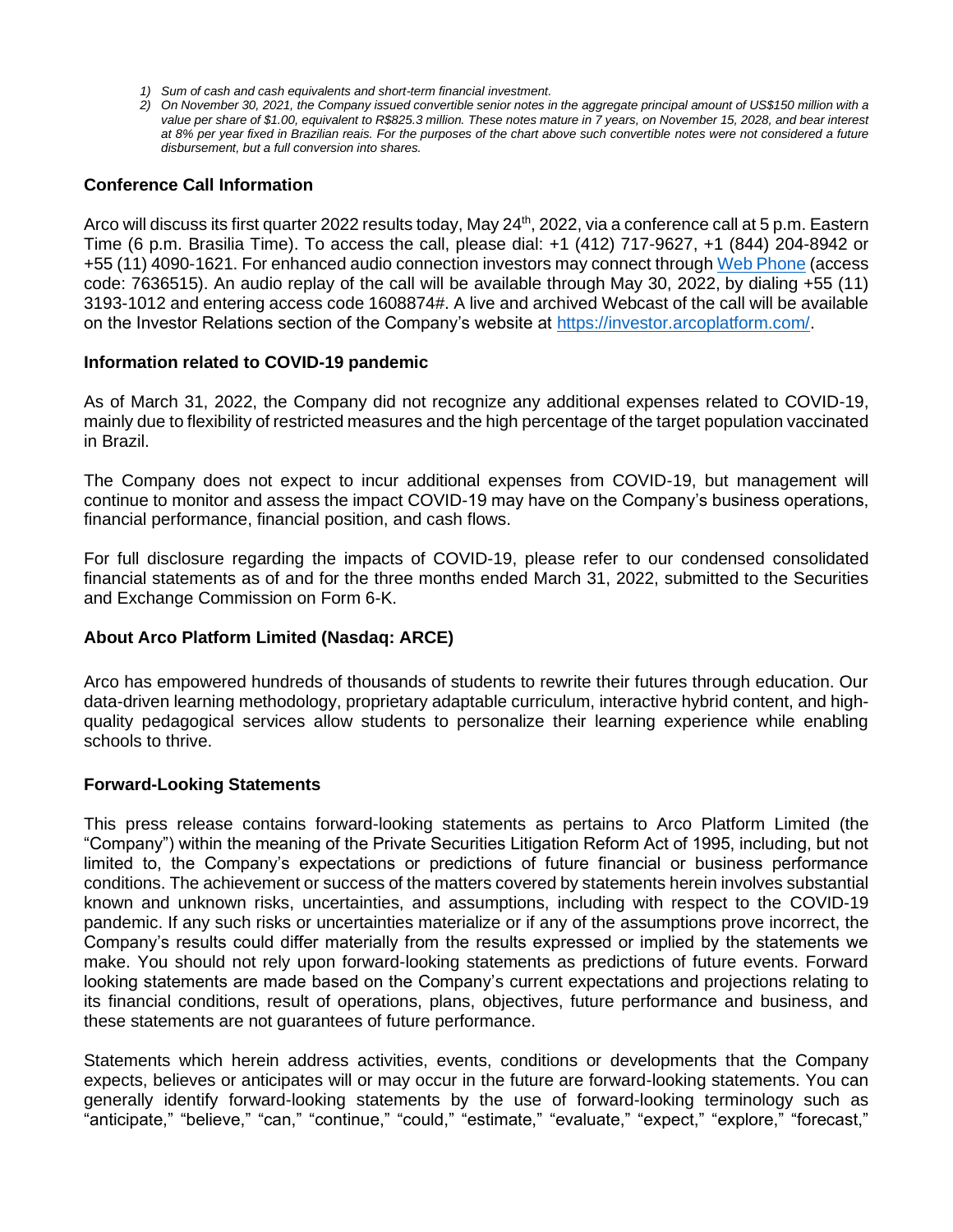"guidance," "intend," "likely," "may," "might," "outlook," "plan," "potential," "predict," "probable," "project," "seek," "should," "view," or "will," or the negative thereof or other variations thereon or comparable terminology. All statements other than statements of historical fact could be deemed forward looking, including risks and uncertainties related to statements about our competition; our ability to attract, upsell and retain customers; our ability to increase the price of our solutions; our ability to expand our sales and marketing capabilities; general market, political, economic, and business conditions in Brazil or abroad; and our financial targets which include revenue, share count and other IFRS measures, as well as non-IFRS financial measures including Adjusted EBITDA, Adjusted EBITDA Margin, Adjusted Net Income (Loss), Adjusted Net Income (Loss) Margin, Taxable Income Reconciliation and Free Cash Flow.

Forward-looking statements represent the Company management's beliefs and assumptions only as of the date such statements are made, and the Company undertakes no obligation to update any forwardlooking statements made in this press release to reflect events or circumstances after the date of this press release or to reflect new information or the occurrence of unanticipated events, except as required by law.

Further information on these and other factors that could affect the Company's financial results is included in filings the Company makes with the Securities and Exchange Commission from time to time, including the section titled "Risk Factors" in the Company's most recent Forms 20-F and 6-K. These documents are available on the SEC Filings section of the Investor Relations section of the Company's website at: <https://investor.arcoplatform.com/>

## **Key Business Metrics**

ACV Bookings: we define ACV Bookings as the revenue we would contractually expect to recognize from a partner school in each school year pursuant to the terms of our contract with such partner school, assuming no further additions or reductions in the number of enrolled students that will access our content at such partner school in such school year (we define "school year" for purposes of calculation of ACV Bookings as the twelve-month period starting in October of the previous year to September of the mentioned current year). We calculate ACV Bookings by multiplying the number of enrolled students at each partner school with the average ticket per student per year; the related number of enrolled students and average ticket per student per year are each calculated in accordance with the terms of each contract with the related partner school.

## **Non-GAAP Financial Measures**

To supplement the Company's condensed consolidated financial statements, which are prepared and presented in accordance with International Financial Reporting Standards as issued by the International Accounting Standards Board—IASB, we use Adjusted EBITDA, Adjusted EBITDA Margin, Adjusted Net Income, Adjusted Net Income Margin, Free Cash Flow and Taxable Income Reconciliation which are non-GAAP financial measures.

We calculate Adjusted EBITDA as profit (loss) for the year (or period) plus/minus income taxes, plus/minus finance result, plus depreciation and amortization, plus/minus share of (profit) loss of equityaccounted investees, plus share-based compensation plan and restricted stock units, plus provision for payroll taxes (restricted stock units), plus/minus M&A related (gains) losses and expenses, plus nonrecurring expenses and plus effects related to COVID-19 pandemic. We calculate Adjusted EBITDA Margin as Adjusted EBITDA divided by Net Revenue.

We calculate Adjusted Net Income as profit (loss) for the year, plus amortization of intangible assets from business combinations (which refers to the amortization of the following intangible assets from business combinations: (i) rights on contracts, (ii) customer relationships, (iii) educational system, (iv) trademarks, (v) non-compete agreement and (vi) software resulting from acquisitions), plus/minus changes in accounts payable to selling shareholders (which refers to changes in fair value of contingent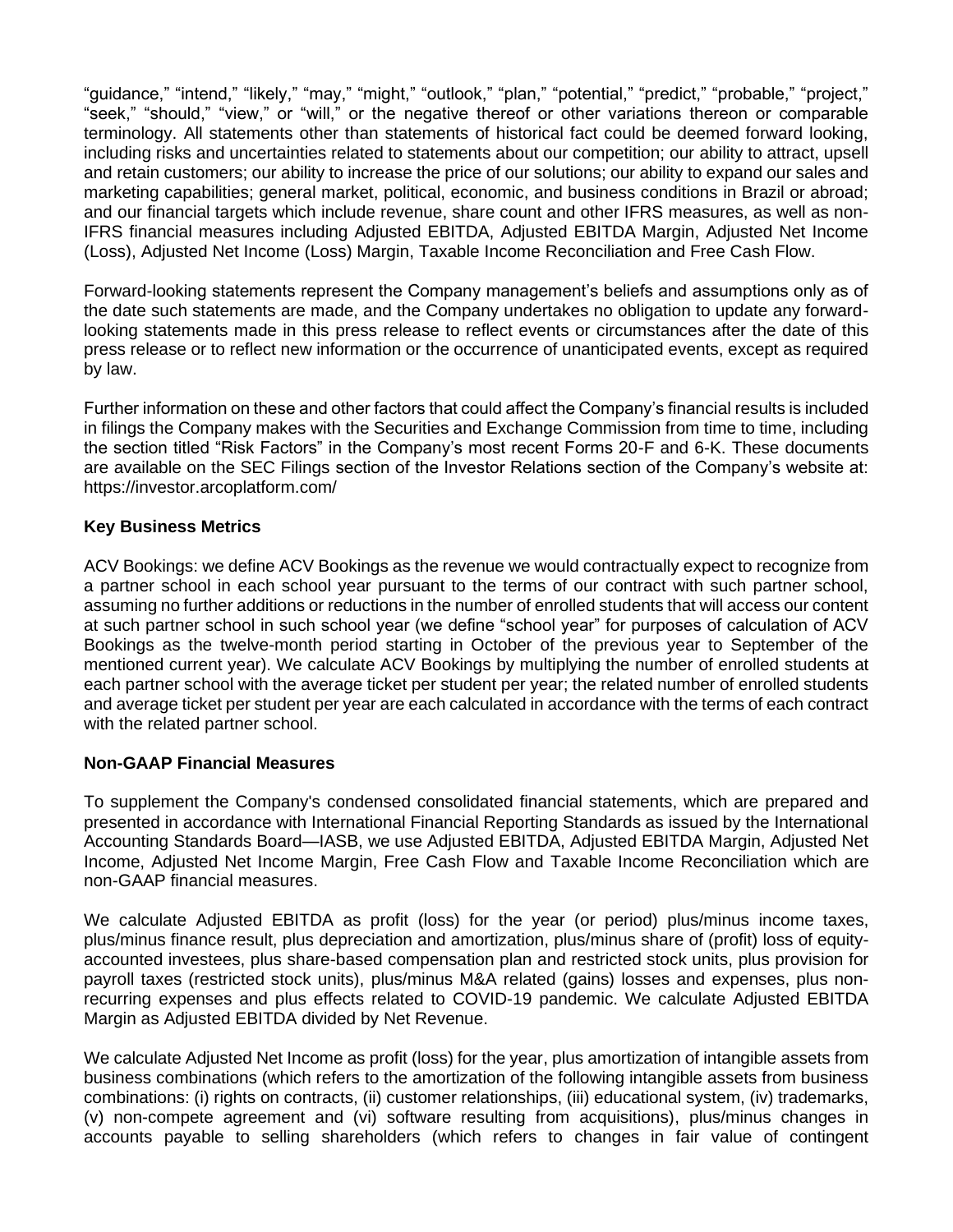consideration and accounts payable to selling shareholders—finance costs), plus interest income (expenses), net (which refers to interest expenses related to accounts payable to selling shareholders from business combinations adjusted by fair value), plus share-based compensation plan, restricted stock units and related payroll taxes (restricted stock units), plus/minus non-cash adjustments related to Derivatives and Convertible Notes, plus M&A expenses (expenses related to acquisitions, and legal services mainly due to International School arbitration), minus other changes to equity accounted on investees, plus non-recurring expenses, which are related to consulting expenses for Sarbanes-Oxley implementation, plus effects related to COVID-19 pandemic, which includes the revision of the Company's estimated credit losses from its trade receivables based on expected increases in financial default and in unemployment rates in Brazil for the year and plus/minus changes in current and deferred tax recognized in statements of income applied to all adjustments to net income (which refers to tax effects of changes in deferred tax assets and liabilities recognized in profit or loss corresponding to financial instruments from acquisition of interests, tax benefit from tax deductible goodwill, share-based compensation and amortization of intangible assets).

For purposes of the calculation of Adjusted Net Income for the year ended December 31, 2021, we have excluded the following adjustments that we applied to the calculation of Adjusted Net Income for prior periods: (i) Interest income (expenses) linked to a fixed rate (we will maintain the adjustment for Interest income (expenses) that refers to adjustments by fair value); (ii) Foreign exchange effects on cash and cash equivalents and (iii) share of loss of equity-accounted investees and. These adjustments will not be applied to the calculation of Adjusted Net Income going forward. We believe that eliminating these adjustments from our calculation of Adjusted Net Income for the year ended December 31, 2021 and going forward does not impact our investors' ability to assess our results of operations. We have not retroactively restated Net Adjusted Income for the periods prior to 2021.

We calculate Free Cash Flow as Net Cash Flows from Operating activities, less acquisition of property and equipment, less acquisition of intangible assets. We consider Free Cash Flow to be a liquidity measure that provides useful information to management and investors about the amount of cash generated by operating activities and cash used for investments in property and equipment required to maintain and grow our business.

We calculate Taxable Income Reconciliation as profit (loss) for the year (or period) adjusted for permanent and temporary additions and exclusions (for example, adjustments to provisions and amortizations in the period) and for all tax benefits that Arco is entitled to (for example, goodwill). The effective tax rate will be the current taxes for the period divided by the taxable income. In Brazil, taxes are charged based on the taxable income, not the accounting income, which means companies can have an accounting loss and a taxable profit. Additionally, Arco owns several companies and taxes are calculated individually.

We understand that, although Adjusted EBITDA, Adjusted EBITDA Margin, Adjusted Net Income, Adjusted Net Income Margin, Free Cash Flow and Taxable Income Reconciliation are used by investors and securities analysts in their evaluation of companies, these measures have limitations as analytical tools, and you should not consider them in isolation or as substitutes for analysis of our results of operations as reported under IFRS. Additionally, our calculations of Adjusted EBITDA, Adjusted EBITDA Margin, Adjusted Net Income, Adjusted Net Income Margin, Free Cash Flow and Taxable Income Reconciliation may be different from the calculation used by other companies, including our competitors in the education services industry, and therefore, our measures may not be comparable to those of other companies.



**Investor Relations Contact:** Arco Platform Limited arco Rearcoeducacao.com.br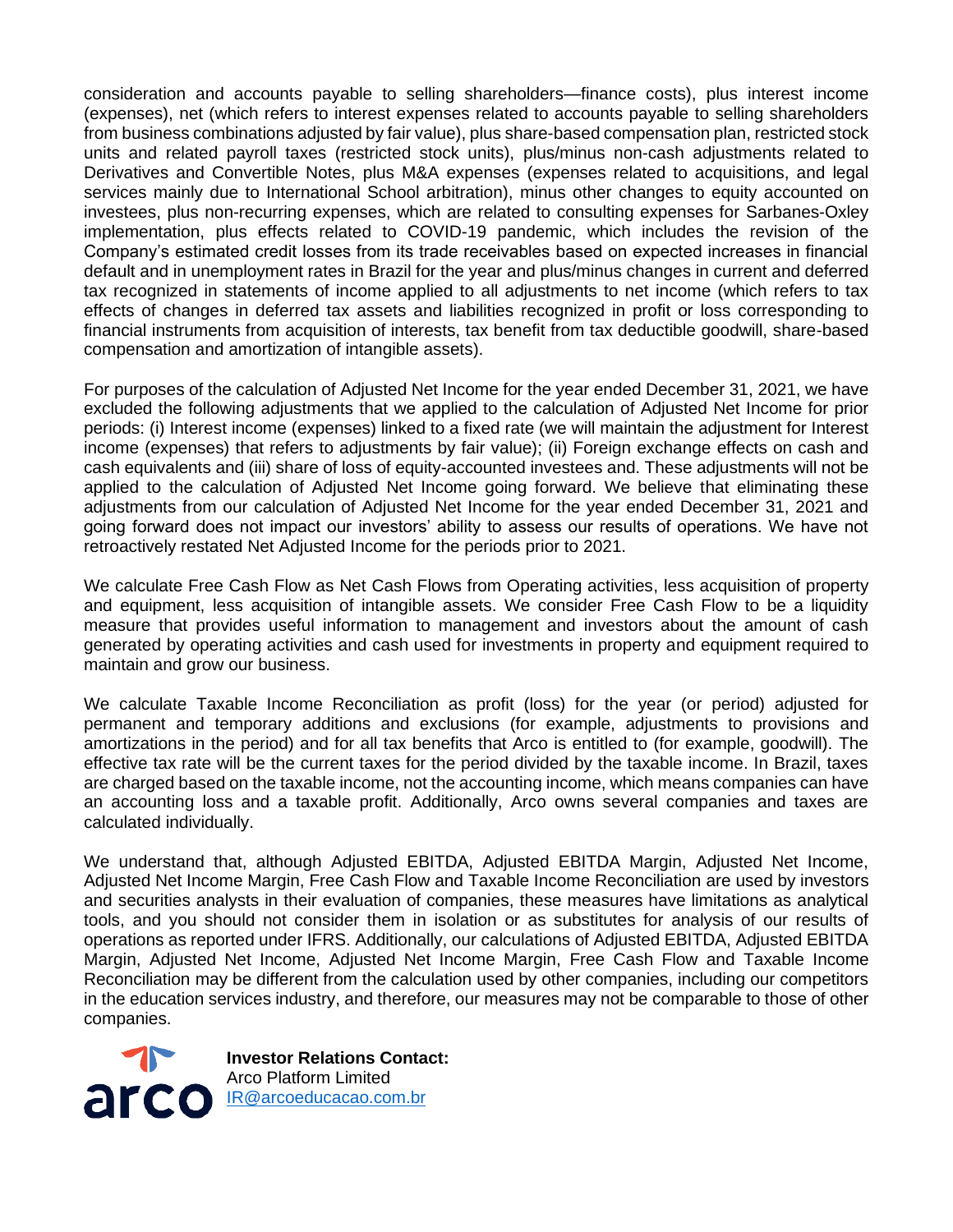# **Arco Platform Limited Interim condensed consolidated statements of financial position**

|                                             | March 31,   | December 31, |
|---------------------------------------------|-------------|--------------|
| (In thousands of Brazilian reais)           | 2022        | 2021         |
| Assets                                      | (unaudited) |              |
| <b>Current assets</b>                       |             |              |
| Cash and cash equivalents                   | 209,304     | 211,143      |
| <b>Financial investments</b>                | 748,329     | 973,294      |
| Trade receivables                           | 806,201     | 593,263      |
| Inventories                                 | 158,220     | 158,582      |
| Recoverable taxes                           | 37,409      | 38,811       |
| Derivative financial instruments assets     |             | 301          |
| <b>Related parties</b>                      | 4,693       | 4,571        |
| Other assets                                | 76,474      | 66,962       |
| <b>Total current assets</b>                 | 2,040,630   | 2,046,927    |
| Non-current assets                          |             |              |
| Deferred income tax                         | 336,839     | 321,223      |
| Recoverable taxes                           | 22,216      | 22,216       |
| <b>Financial investments</b>                | 27,582      | 40,762       |
| Derivative financial instruments assets     |             | 560          |
| <b>Related parties</b>                      | 6,929       | 6,819        |
| Other assets                                | 56,503      | 57,534       |
| Investments and interests in other entities | 137,655     | 126,873      |
| Property and equipment                      | 73,565      | 73,885       |
| Right-of-use assets                         | 31,667      | 35,960       |
| Intangible assets                           | 3,253,894   | 3,257,360    |
| <b>Total non-current assets</b>             | 3,946,850   | 3,943,192    |
| <b>Total assets</b>                         | 5,987,480   | 5,990,119    |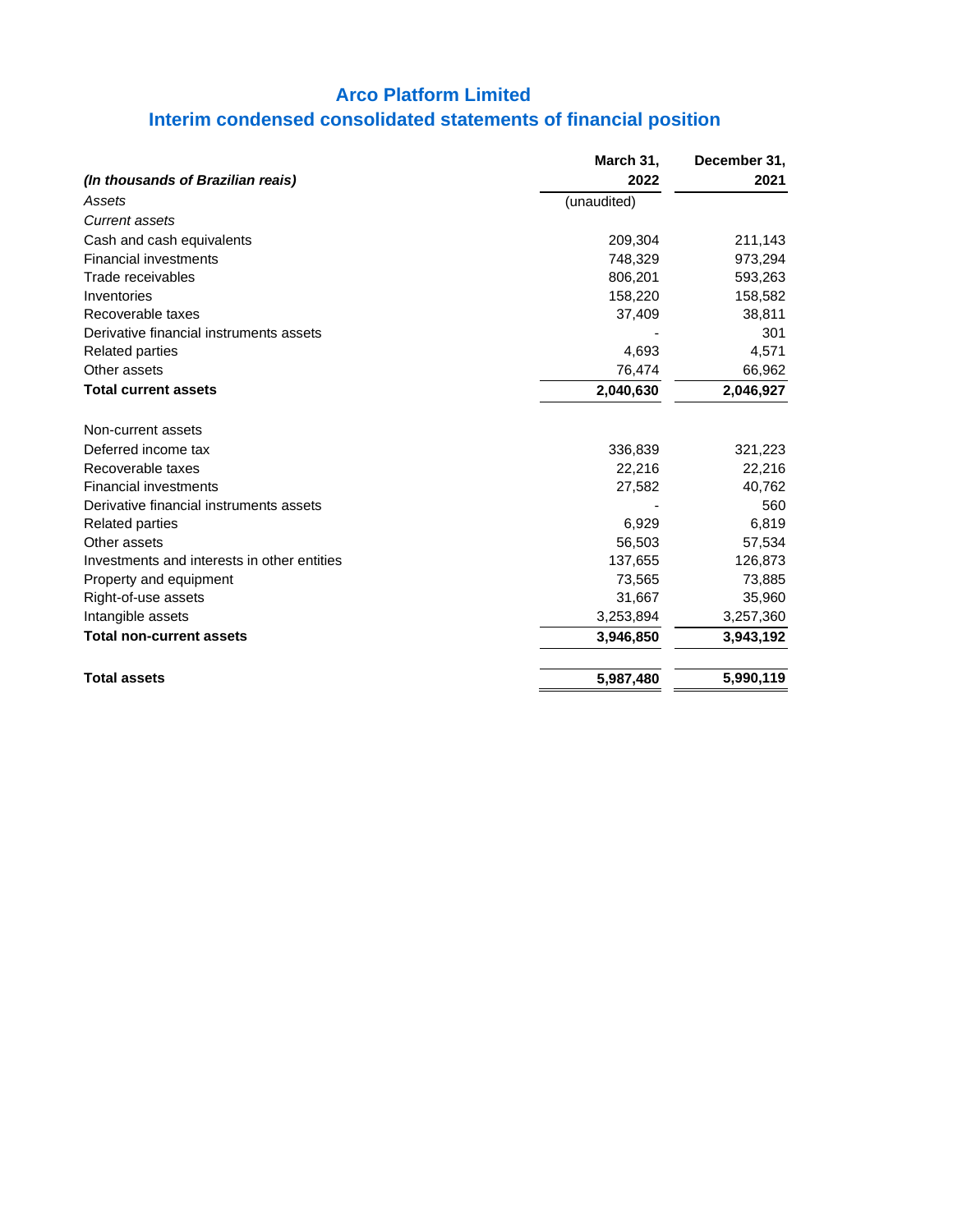|                                          | March 31,   | December 31, |
|------------------------------------------|-------------|--------------|
| (In thousands of Brazilian reais)        | 2022        | 2021         |
| Liabilities                              | (unaudited) |              |
| <b>Current liabilities</b>               |             |              |
| Trade payables                           | 132,747     | 103,292      |
| Labor and social obligations             | 171,427     | 157,601      |
| Taxes and contributions payable          | 6,762       | 7,953        |
| Income taxes payable                     | 18,498      | 37,775       |
| Advances from customers                  | 170,461     | 35,291       |
| Lease liabilities                        | 18,513      | 20,122       |
| Loans and financing                      | 26,032      | 228,448      |
| Derivative financial liabilities         | 3,452       |              |
| Accounts payable to selling shareholders | 823,154     | 799,553      |
| <b>Other liabilities</b>                 | 21,278      | 3,176        |
| <b>Total current liabilities</b>         | 1,392,324   | 1,393,211    |
| Non-current liabilities                  |             |              |
| Labor and social obligations             | 295         | 661          |
| Lease liabilities                        | 18,749      | 22,996       |
| Loans and financing                      | 1,525,580   | 1,602,879    |
| Derivative financial liabilities         | 207,308     | 223,561      |
| Provision for legal proceedings          | 1,274       | 1,398        |
| Accounts payable to selling shareholders | 894,234     | 869,233      |
| Other liabilities                        | 956         | 946          |
| <b>Total non-current liabilities</b>     | 2,648,396   | 2,721,674    |
| Equity                                   |             |              |
| Share capital                            | 11          | 11           |
| Capital reserve                          | 2,203,857   | 2,203,857    |
| Treasury shares                          | (199, 809)  | (180, 775)   |
| Share-based compensation reserve         | 78,714      | 90,813       |
| <b>Accumulated losses</b>                | (136, 013)  | (238, 672)   |
| <b>Total equity</b>                      | 1,946,760   | 1,875,234    |
| <b>Total liabilities and equity</b>      | 5,987,480   | 5,990,119    |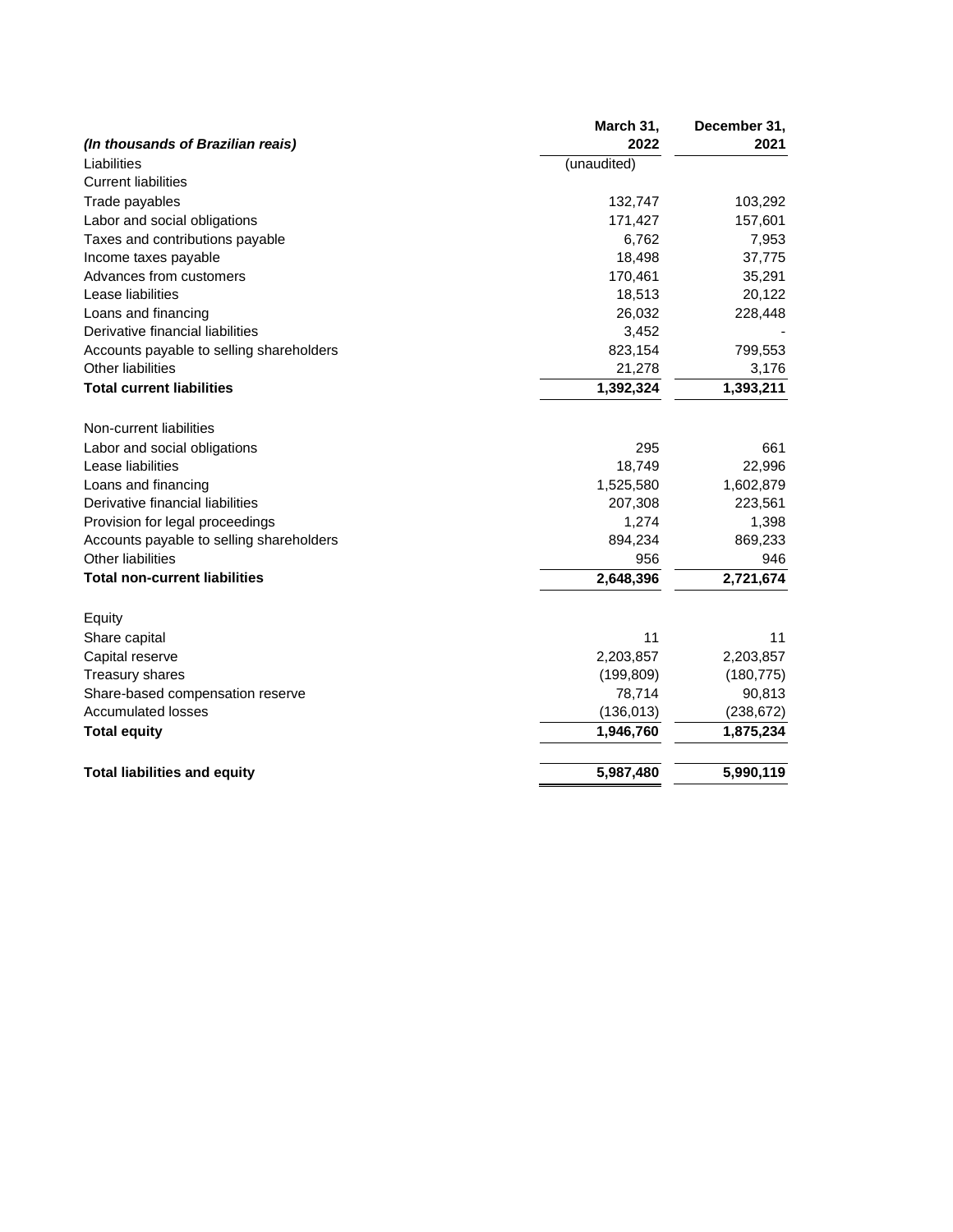# **Arco Platform Limited Interim condensed consolidated statements of income**

|                                                                      | Three months period ended |             |  |  |
|----------------------------------------------------------------------|---------------------------|-------------|--|--|
|                                                                      |                           | March 31,   |  |  |
| (In thousands of Brazilian reais, except earnings per share)         | 2022                      | 2021        |  |  |
|                                                                      | (unaudited)               | (unaudited) |  |  |
| Revenue                                                              | 430,037                   | 331,672     |  |  |
| Cost of sales                                                        | (116, 578)                | (87, 125)   |  |  |
| <b>Gross profit</b>                                                  | 313,459                   | 244,547     |  |  |
| Operating expenses:                                                  |                           |             |  |  |
| Selling expenses                                                     | (164, 353)                | (119, 658)  |  |  |
| General and administrative expenses                                  | (86, 100)                 | (74, 306)   |  |  |
| Other income, net                                                    | 17,394                    | 1,525       |  |  |
| <b>Operating profit</b>                                              | 80,400                    | 52,108      |  |  |
| Finance income                                                       | 159,233                   | 9,940       |  |  |
| Finance costs                                                        | (125, 101)                | (38, 614)   |  |  |
| Finance result                                                       | 34,132                    | (28, 674)   |  |  |
| Share of loss of equity-accounted investees                          | (5,642)                   | (1,023)     |  |  |
| Profit before income taxes                                           | 108,890                   | 22,411      |  |  |
| Income taxes - income (expense)                                      |                           |             |  |  |
| Current                                                              | (21, 847)                 | (17, 353)   |  |  |
| Deferred                                                             | 15,616                    | 6,753       |  |  |
| Total income taxes - income (expense)                                | (6, 231)                  | (10,600)    |  |  |
| Net profit for the period                                            | 102,659                   | 11,811      |  |  |
|                                                                      |                           |             |  |  |
| Basic earnings per share - in Brazilian reais                        |                           |             |  |  |
| Class A                                                              | 1.83                      | 0.21        |  |  |
| Class B                                                              | 1.83                      | 0.21        |  |  |
| Diluted earnings per share - in Brazilian reais                      |                           |             |  |  |
| Class A                                                              | 1.82                      | 0.20        |  |  |
| Class B                                                              | 1.83                      | 0.21        |  |  |
| Weighted-average shares used to compute net (loss) profit per share: |                           |             |  |  |
| <b>Basic</b>                                                         | 56,100                    | 57,411      |  |  |
| <b>Diluted</b>                                                       | 56,208                    | 57,631      |  |  |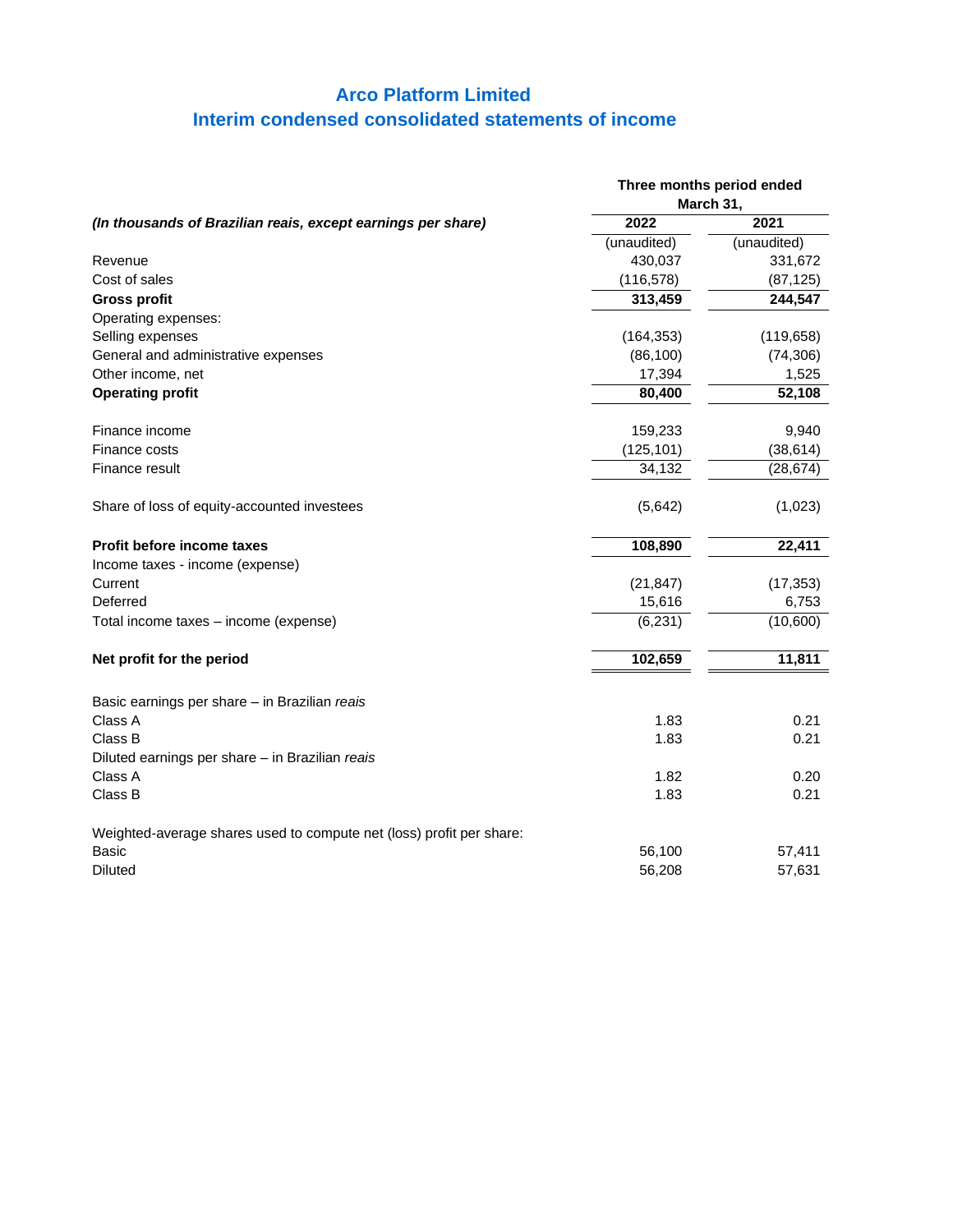# **Arco Platform Limited Interim condensed consolidated statements of cash flows**

|                                                                           | Three months period ended March 31, |             |
|---------------------------------------------------------------------------|-------------------------------------|-------------|
| (In thousands of Brazilian reais)                                         | 2022                                | 2021        |
|                                                                           | (unaudited)                         | (unaudited) |
| Operating activities                                                      |                                     |             |
| Profit before income taxes                                                | 108,890                             | 22,411      |
| Adjustments to reconcile loss before income taxes to cash from operations |                                     |             |
| Depreciation and amortization                                             | 65,781                              | 48,052      |
| Inventory reserves                                                        | 2,399                               | 2,224       |
| Allowance for doubtful accounts                                           | (6, 231)                            | 3,889       |
| Loss on sale/disposal of property and equipment and intangible            | (78)                                | 133         |
| Fair value change in financial derivatives                                | (11, 653)                           |             |
| Changes in accounts payable to selling shareholders                       | 7,028                               | (2, 188)    |
| Share of loss of equity-accounted investees                               | 5,642                               | 1,023       |
| Share-based compensation plan                                             | 6,195                               | 9,366       |
| Accrued interest on loans and financing                                   | 48,770                              | 3,689       |
| Interest accretion on acquisition liability                               | 43,930                              | 27,381      |
| Income from financial investments                                         | (20, 560)                           | (3,766)     |
| Interest on lease liabilities                                             | 1,161                               | 1,019       |
| Provision for legal proceedings                                           | 95                                  | 646         |
| Provision for payroll taxes (restricted stock units)                      | (3,260)                             | (521)       |
| Foreign exchange income (expenses), net                                   | (105, 306)                          | 279         |
| Gain on changes of interest of investment                                 | (16, 413)                           |             |
| Other financial cost/revenue, net                                         | (923)                               | (359)       |
|                                                                           | 125,467                             | 113,278     |
| Changes in assets and liabilities                                         |                                     |             |
| Trade receivables                                                         | (206, 926)                          | (109, 075)  |
| Inventories                                                               | 2,115                               | 3,578       |
| Recoverable taxes                                                         | 3,182                               | (477)       |
| Other assets                                                              | (8,010)                             | (3,931)     |
| Trade payables                                                            | 29,455                              | 12,118      |
| Labor and social obligations                                              | 14,115                              | 2,335       |
| Taxes and contributions payable                                           | (1,206)                             | (2,804)     |
| Advances from customers                                                   | 135,170                             | 73,783      |
| <b>Other liabilities</b>                                                  | 9,424                               | 423         |
| <b>Cash flows from operations</b>                                         | 102,786                             | 89,228      |
| Income taxes paid                                                         | (42, 682)                           | (46, 988)   |
| Interest paid on lease liabilities                                        | (1, 307)                            | (860)       |
| Interest paid on accounts payable to selling shareholders                 | (378)                               | (4, 153)    |
| Interest paid on loans and financing                                      | (15,580)                            | (3, 567)    |
| Net cash flows from operating activities                                  | 42,839                              | 33,660      |
|                                                                           |                                     |             |
| Investing activities                                                      |                                     |             |
| Acquisition of property and equipment                                     | (6, 672)                            | (2,998)     |
| Payment of investments and interests in other entities                    |                                     |             |
|                                                                           | (18)                                | (25, 027)   |
| Acquisition of subsidiaries, net of cash acquired                         |                                     | (15, 217)   |
| Acquisition of intangible assets                                          | (45, 812)                           | (32, 701)   |
| (Purchase) maturity of financial investments                              | 258,705                             | 55,117      |
| Net cash flows from (used in) investing activities                        | 206,203                             | (20, 826)   |
| Financing activities                                                      |                                     |             |
| Purchase of treasury shares                                               |                                     |             |
| Payment of lease liabilities                                              | (34, 723)                           | (53,026)    |
| Payment to owners to acquire entity's shares                              | (6, 293)                            | (3,390)     |
|                                                                           | (1, 977)                            | (18, 493)   |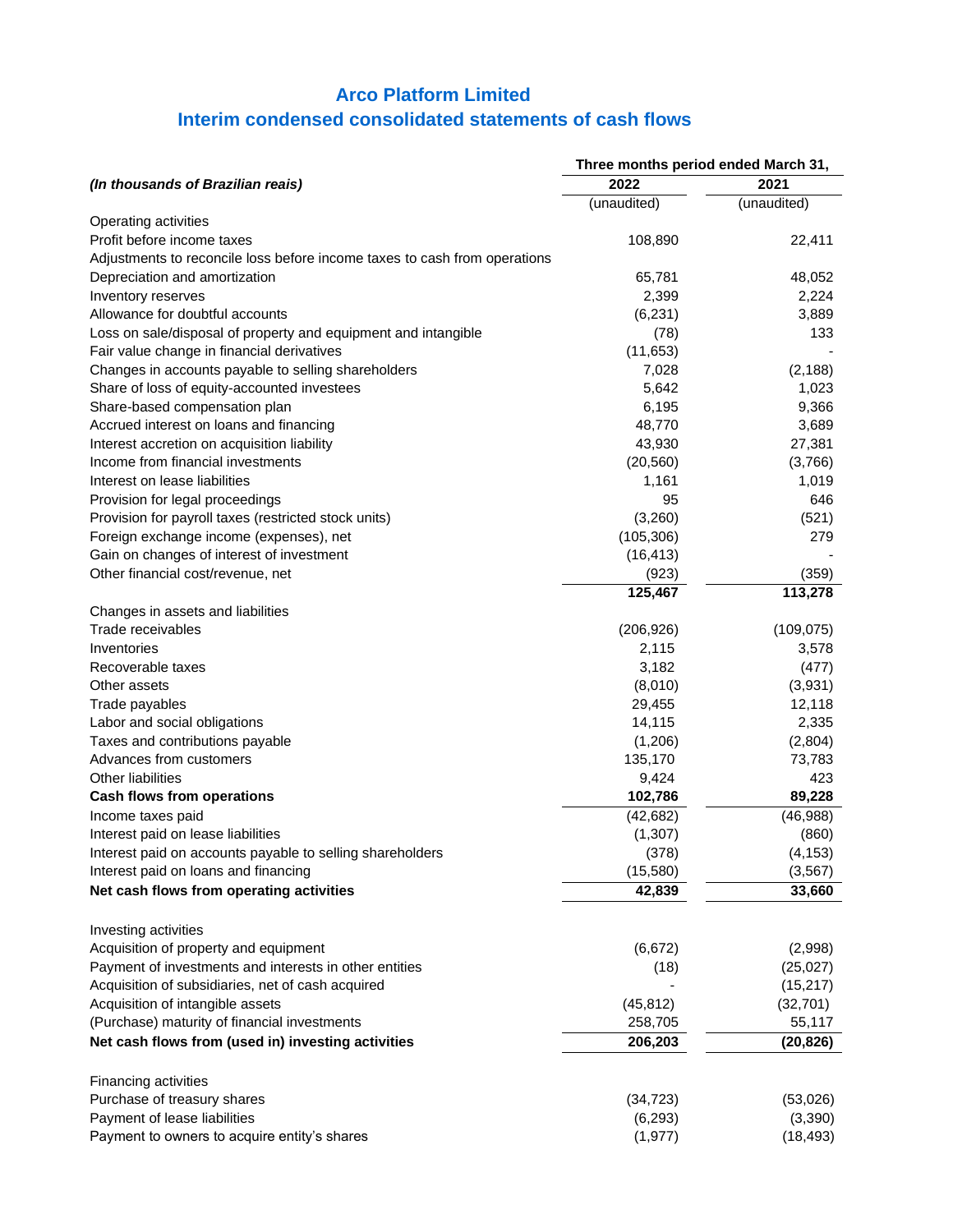| Loans and financing paid - principal                  | (205, 803) | (1,700)   |
|-------------------------------------------------------|------------|-----------|
| Loans and financing transaction costs                 | (57)       |           |
| Net cash flows used in financing activities           | (248, 853) | (76, 609) |
| Foreign exchange effects on cash and cash equivalents | (2,028)    | (279)     |
| Decrease in cash and cash equivalents                 | (1,839)    | (64, 054) |
| Cash and cash equivalents                             |            |           |
| At the beginning of the period                        | 211.143    | 424.410   |
| At the end of the period                              | 209,304    | 360,356   |
| Decrease in cash and cash equivalents                 | (1,839)    | (64, 054) |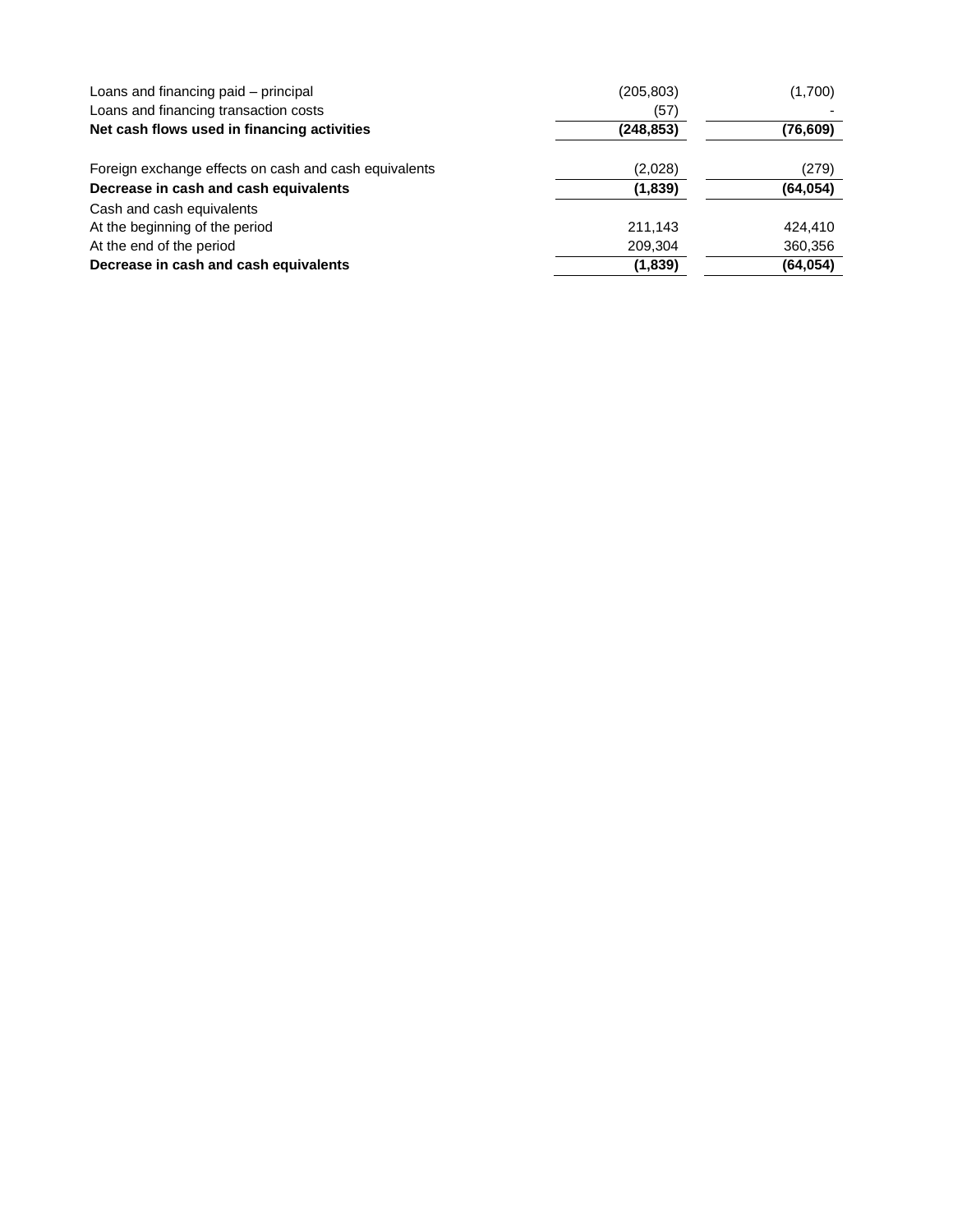# **Arco Platform Limited Reconciliation of non-GAAP measures**

|                                                              |             | Three months period ended March 31, |  |
|--------------------------------------------------------------|-------------|-------------------------------------|--|
| (In thousands of Brazilian reais)                            | 2022        | 2021                                |  |
| <b>Adjusted EBITDA Reconciliation</b>                        | (unaudited) | (unaudited)                         |  |
| Profit for the period                                        | 102,659     | 11,811                              |  |
| $(+/-)$ Income taxes                                         | 6,231       | 10,600                              |  |
| $(+/-)$ Finance result                                       | (34, 132)   | 28,674                              |  |
| (+) Depreciation and amortization                            | 65,781      | 48,052                              |  |
| (+) Share of loss of equity-accounted investees              | 5,642       | 1,023                               |  |
| <b>EBITDA</b>                                                | 146,181     | 100,160                             |  |
| (+) Share-based compensation plan                            | 15,423      | 11,724                              |  |
| (+) Share-based compensation plan and restricted stock units | 8,020       | 9,366                               |  |
| (+) Provision for payroll taxes (restricted stock units)     | 7,403       | 2,358                               |  |
| (+) M&A expenses                                             | 1,472       | 5,304                               |  |
| (-) Other changes to equity accounted investees <sup>3</sup> | (16, 413)   |                                     |  |
| (+) Non-recurring expenses                                   |             | 568                                 |  |
| (+) Effects related to Covid-19 pandemic                     |             | 629                                 |  |
| <b>Adjusted EBITDA</b>                                       | 146,663     | 118,385                             |  |
| <b>Net Revenue</b>                                           | 430,037     | 331,672                             |  |
| <b>EBITDA Margin</b>                                         | 34.0%       | 30.2%                               |  |
| Adjusted EBITDA Margin                                       | 34.1%       | 35.7%                               |  |

|                                                                                  | Three months period ended March 31, |                                |                  |
|----------------------------------------------------------------------------------|-------------------------------------|--------------------------------|------------------|
| (In thousands of Brazilian reais)                                                | 2022                                | 2021<br>pro forma <sup>1</sup> | 2021<br>reported |
| <b>Adjusted Net Income Reconciliation</b>                                        | (unaudited)                         | (unaudited)                    | (unaudited)      |
| Profit for the period                                                            | 102,659                             | 11,811                         | 11,811           |
| (+/-) Adjustments related to business combination                                | 49,903                              | 45,148                         | 50,055           |
| (+) Amortization of intangible assets from business combinations                 | 28,457                              | 24,862                         | 24,862           |
| (+/-) Changes in accounts payable to selling shareholders                        | 7,028                               | (2, 188)                       | (2, 188)         |
| (+) Interest expenses, net (adjusted by fair value)                              | 14,418                              | 22,474                         | 22,474           |
| (+) Interest on acquisition of investments, net (linked to a fixed<br>rate $)^1$ |                                     |                                | 4,907            |
| (+) Share-based compensation plan                                                | 15,423                              | 11,724                         | 11,724           |
| (+) Share-based compensation plan and restricted stock units                     | 8,020                               | 9,366                          | 9,366            |
| (+) Provision for payroll taxes (restricted stock units)                         | 7,403                               | 2,358                          | 2,358            |
| (+/-) Non-cash adjustments related to Derivatives and Convertible                | (105, 649)                          |                                |                  |
| Notes <sup>2</sup>                                                               |                                     |                                |                  |
| (+) M&A expenses                                                                 | 1,472                               | 5,304                          | 3,997            |
| (-) Other changes to equity accounted investees <sup>3</sup>                     | (16, 413)                           |                                |                  |
| (+) Non-recurring expenses                                                       |                                     | 568                            | 1,875            |
| (+) Effects related to Covid-19 pandemic                                         |                                     | 629                            | 629              |
| (+/-) Foreign exchange on cash and cash equivalents <sup>1</sup>                 |                                     |                                | 279              |
| (+) Share of loss of equity-accounted investees <sup>1</sup>                     |                                     |                                | 1,023            |
| $(+/-)$ Tax effects                                                              | (16, 140)                           | (20, 322)                      | (20, 322)        |
| <b>Adjusted Net Income</b>                                                       | 31,255                              | 54,862                         | 61,071           |
| <b>Net Revenue</b>                                                               | 430,037                             | 331,672                        | 331,672          |
| Adjusted Net Income (Loss) Margin                                                | 7.3%                                | 16.5%                          | 18.4%            |

*1) Adjusted net income for previous periods presented in this column excludes the following adjustments: (i) Interest on acquisition of investments, net (linked to a fixed rate); (ii) Foreign exchange on cash and cash equivalents; and (iii) Share of loss of equity-accounted*